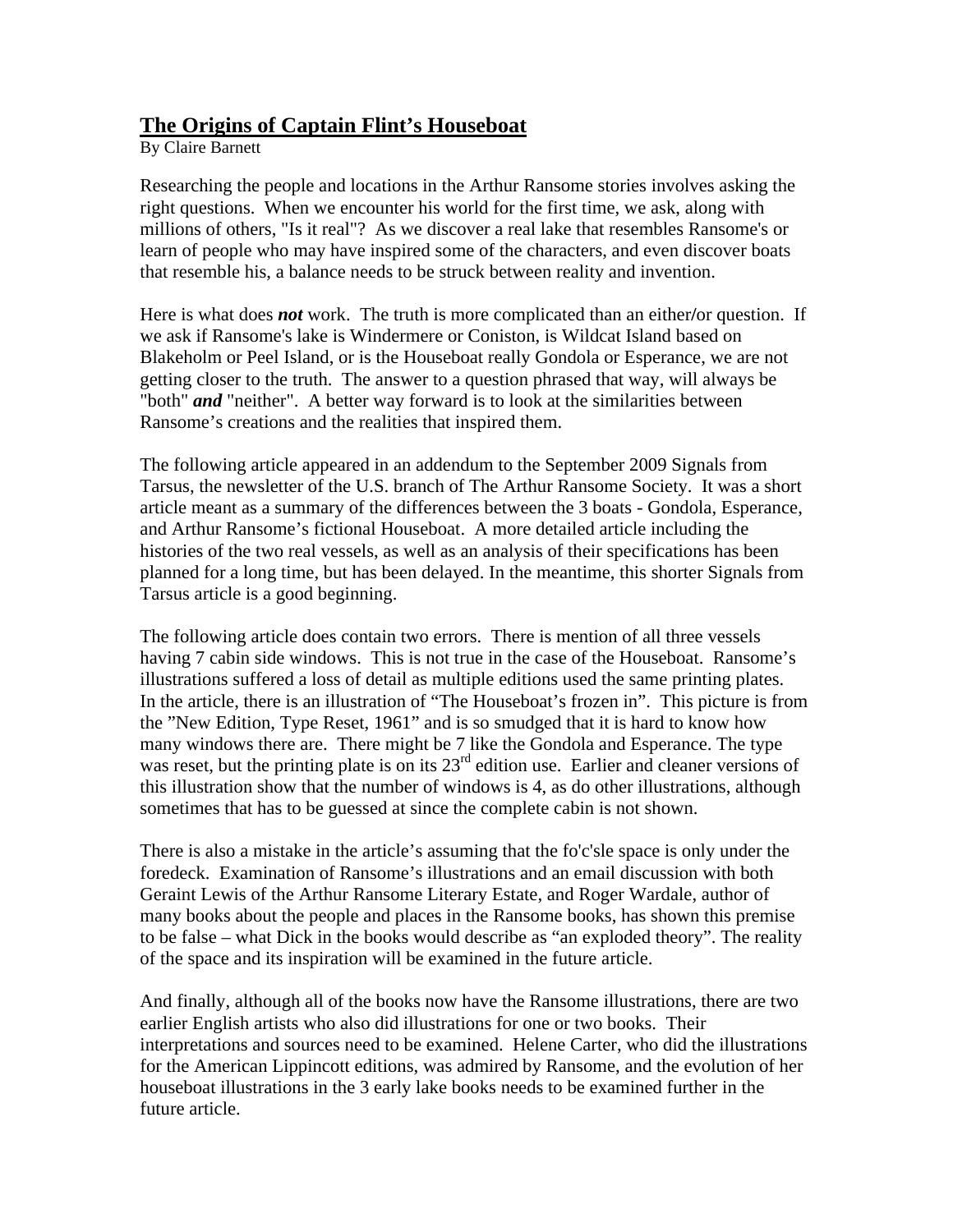## **Captain Flint's Houseboat**

by Claire Barnett

From Swallows and Amazons, Chapter 3: "*She was a long craft with a high raised cabin roof, and a row of glass windows along her side. Her bows were like that of an old time clipper. Her stern was like that of a steamship*."

There are two boats in the Lake District that roughly fit that description, and Ransome was familiar with both of them. The Gondola was a passenger steam yacht that ran on Coniston Water where the Ransomes spent family holidays. In his Autobiography, Ransome mentions that as a small boy, he was once allowed to steer her. The Gondola later became a houseboat, then a derelict, and was finally rebuilt by the National Trust, and once again offers passenger service.



*The replica Gondola on Coniston<sup>1</sup>* 

There is a photograph of a Gondola post card that had added sketching by Ransome to show Clifford Webb, the first illustrator of the books, what the houseboat should look like. Permission to use it in this article has not been obtained as of publication date, but it can be viewed in Christina Hardyment's "Arthur Ransome and Captain Flint's Trunk", or in Hugh Brogan's "The Life of Arthur Ransome". Webb did not use the postcard, but the American edition published a year later in 1931 apparently did, since Helene Carter's drawing is the same perspective and shows the same canopy on the stern and has the decorative bow boards of the Gondola and its curved cabin stern as well as its distinctive front cabin door enclosure, which in this illustration is widened to become the cabin front.



*The Houseboat in Houseboat Bay.*2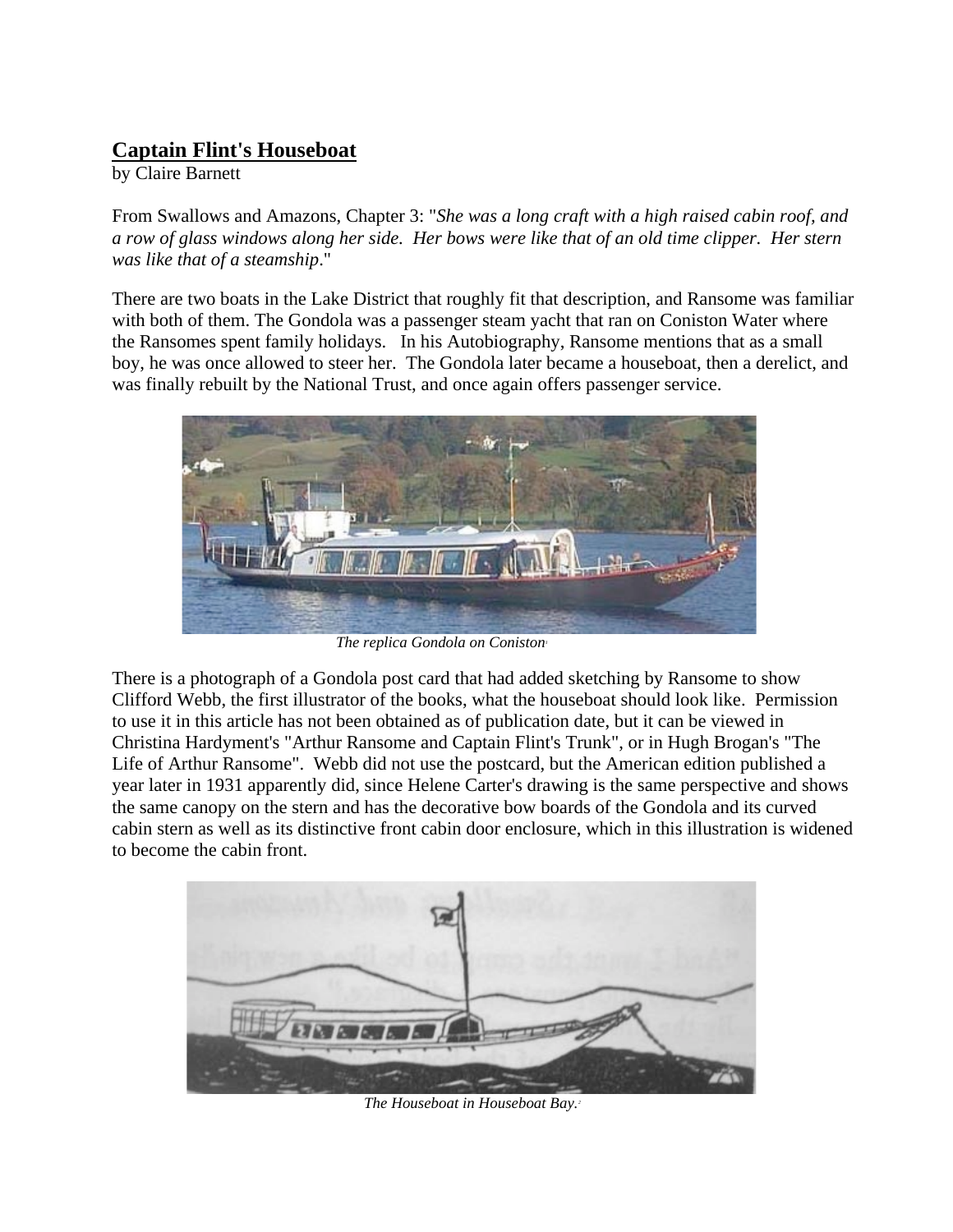The Esperance was a similar looking steel yacht that was brought to Lake Windermere and used by a wealthy industrialist to commute from his home in Rio to the foot of the lake where his private train car would take him to work at Barrow-in-Furness. It too was later used as a houseboat.



But it will come as no surprise that Ransome's houseboat, like his lake and Wildcat Island, is yet another composite. It uses features from both Gondola and Esperance, as well as having features different from either of them. All three ships had 7 square side windows, (though Gondola's cabin was later shortened to 5), and all three have a small side deck along the cabin.

Ransome's own drawings often show an Esperance like exterior shape. Now at the Windermere Steamboat Museum, Esperance's interior was at one time decorated to resemble the party on the houseboat from S&A, and had a sign stating that she was the inspiration for the houseboat in the books. There is a letter from Sir Oliver Scott whose family once owned Esperance, stating, "I can confirm that Esperance really was the model for the houseboat, as Arthur Ransome told me so himself." 4 Esperance is really closest in *exterior* profile detail to the houseboat in many of Ransome's illustrations.

But the major difference between the houseboat and its prototypes is one of scale, interior layout, and deck space. When seen from the outside in Ransome's illustrations from "Winter Holiday" Swallows and Amazons, and "The Picts and the Martyrs", the houseboat, is **huge**, its hull is very high out of the water, far taller than Gondola, or the Esperance, both of which ride quite low in the water. Its length to height ratio is also completely different.



*Detail from "The Houseboat's frozen in"* 5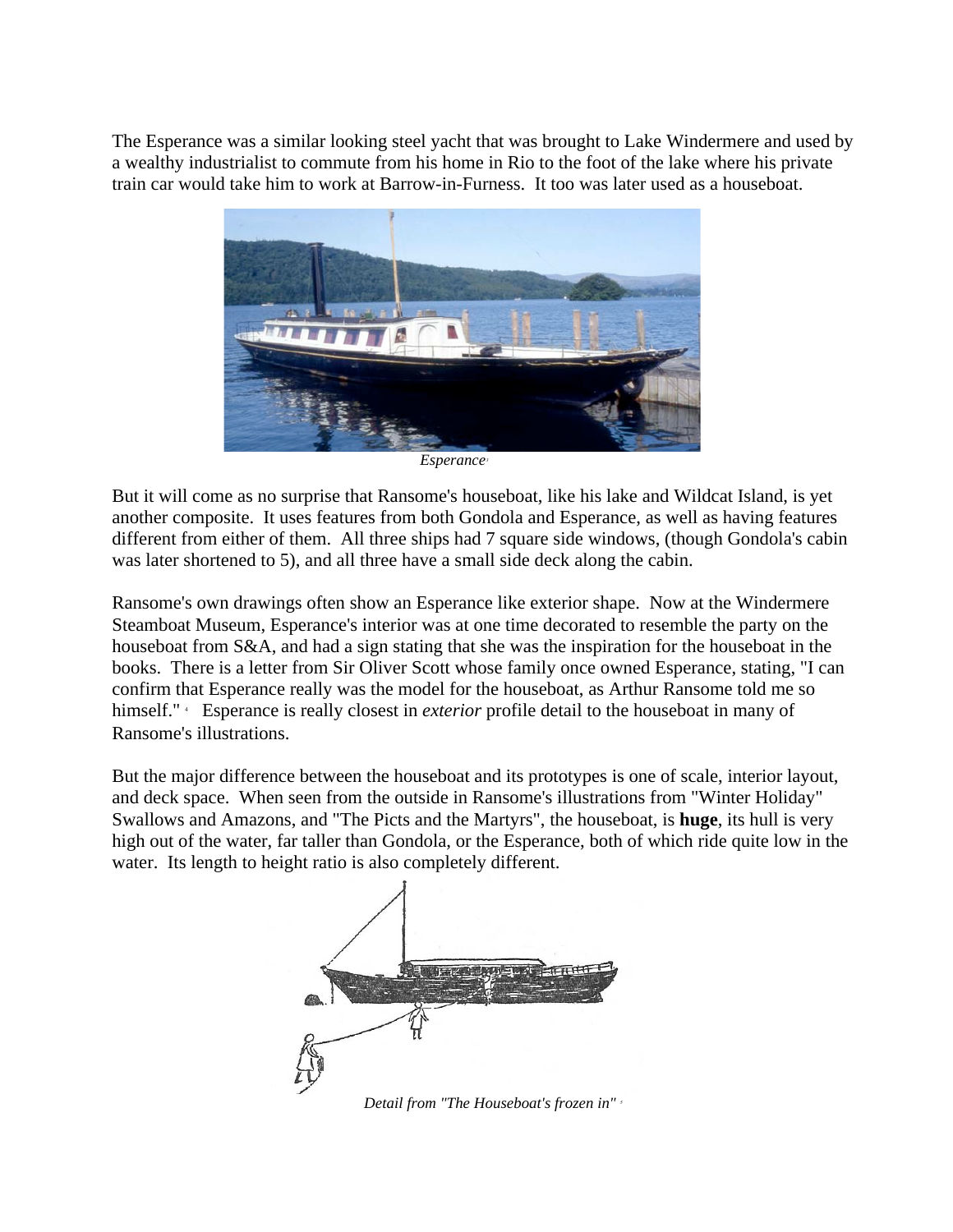

 *Gondola photo by Claire Barnett*



*Old postcard view of Esperance*

The interior of the three ships is different too. Captain Flint's houseboat has one large open cabin with a smaller fo'c'sle space under the foredeck for the Primus stoves and galley.



*Airing the Fram, from Winter Holiday*<sup>6</sup>



 *Gondola interior photo by Claire Barnett*

The Gondola is the biggest ship of the three and has the roomiest cabin, divided into two lounges with built in seating, as shown in this recent photo of the aft compartment.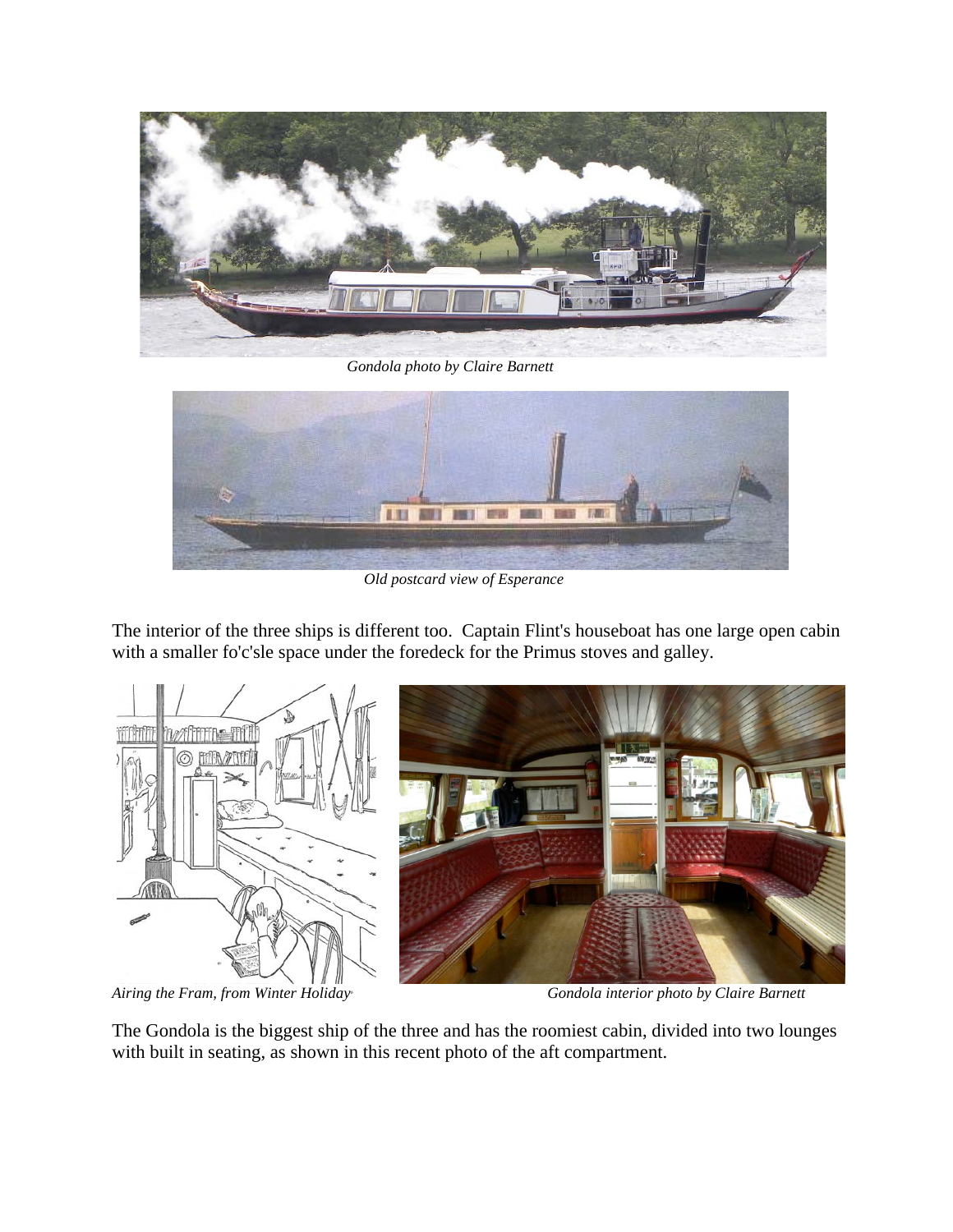The Esperance is divided into 4 smaller compartments, the first of which is a small lounge, shown here in "Swallows and Amazons" party trim with Dave Thewlis.



*Esperance main lounge*<sup>7</sup>



*Houseboat interior from Picts and Martyrs*<sup>8</sup>

It has built in seating, but the seating is not as wide as either Gondola or the Houseboat. Gondola and the houseboat each have a center door at the stern end of their cabins, but Esperance has one on each side. Both real ships have recessed rear decks for seating, but the illustration above from "The Picts and The Martyrs" shows a high covered deck with 3 steps leading down to the cabin door.



Gondola recessed deck and seat photo by Claire Barnett



Esperance stern doors, recessed deck and seat.

The same differences are apparent at the bow of the 3 ships. Both of the real ships have an open front cockpit for seating and a door to walk through from the cabin to the bow.





*Gondola photo by Claire Barnet Esperance photo by Claire Barnett<sup>10</sup>*